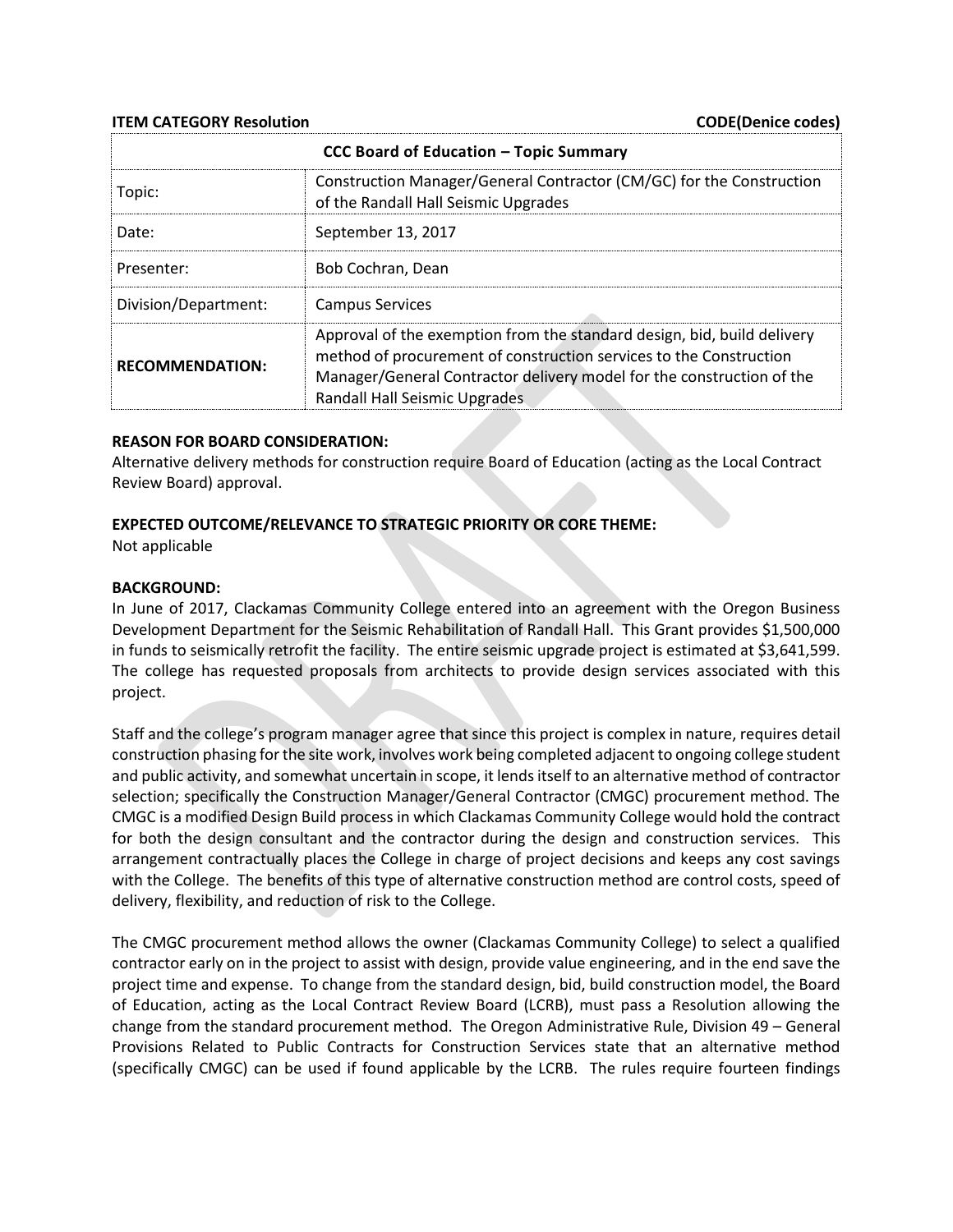(ORS279.335 (2)(B)) to be addressed and a public hearing held prior to approval of the CMGC procurement method by the LCRB.

The findings are draft until after the public hearing and modifications made by the LCRB. The findings are necessary to facilitate discussion and are not intended to be yes/no decision making tools.

The *draft* fourteen findings and CCC's responses are as follows.

### **1. How many persons are available to bid:**

This project is somewhat technical in nature, but not overly specialized. Considering the Portland Metro market, it could be assumed that 5–10 firms would bid on this project. This delivery method appeals to more construction firms who are qualified to complete a structural type of project construction.

# **2. Construction budget and projected operating costs for the completed public improvement.**

The estimated construction budget for the Randall Rehabilitation project \$3,641,599. The operating cost of the building would not change with this project and is roughly estimated at \$100,000 per year and includes utilities and maintenance/custodial personnel.

# **3. Public benefits that may result from granting the exemption.**

Public benefits resulting from the CMGC method may include reduced cost from the selected contractor's value engineering and added flexibility of the currently very tight project schedule to complete the project. The target completion date is late summer 2018 to ensure use by the athletic department in fall term (and potential use in the summer should construction activities allow). The CMGC method will help staff and consultants to better determine and manage project scope and cost estimates early in the project ensuring that the overall project schedule is met.

# **4. Whether value engineering techniques may decrease the cost.**

CMGC will add a value engineering component to the project. Bringing an experienced contractor on board early in the design phase to identify cost saving opportunities and design modifications will certainly reduce costs. The CMGC selection will focus on the proposing firms' skill in providing cost management and cost reduction solutions.

# **5. The cost and availability of specialized expertise that is necessary for the public improvement.**

Designing for and constructing seismic rehabilitation projects such as this project can be a specialized field requiring expertise in structures of varying components. The current climate for construction appears high based on preliminary review by staff and CCC's program manager. A CMGC can address costs early on in the design process and the design and/or scope can be modified to meet financial constraints. In addition, they can advise on material selection and provide recommendations on materials that are cost effective and steer the team away from expensive of material or material shortages. This will save project costs and reduce schedule risk for the construction of this project.

#### 6. **Likely increases in public safety**.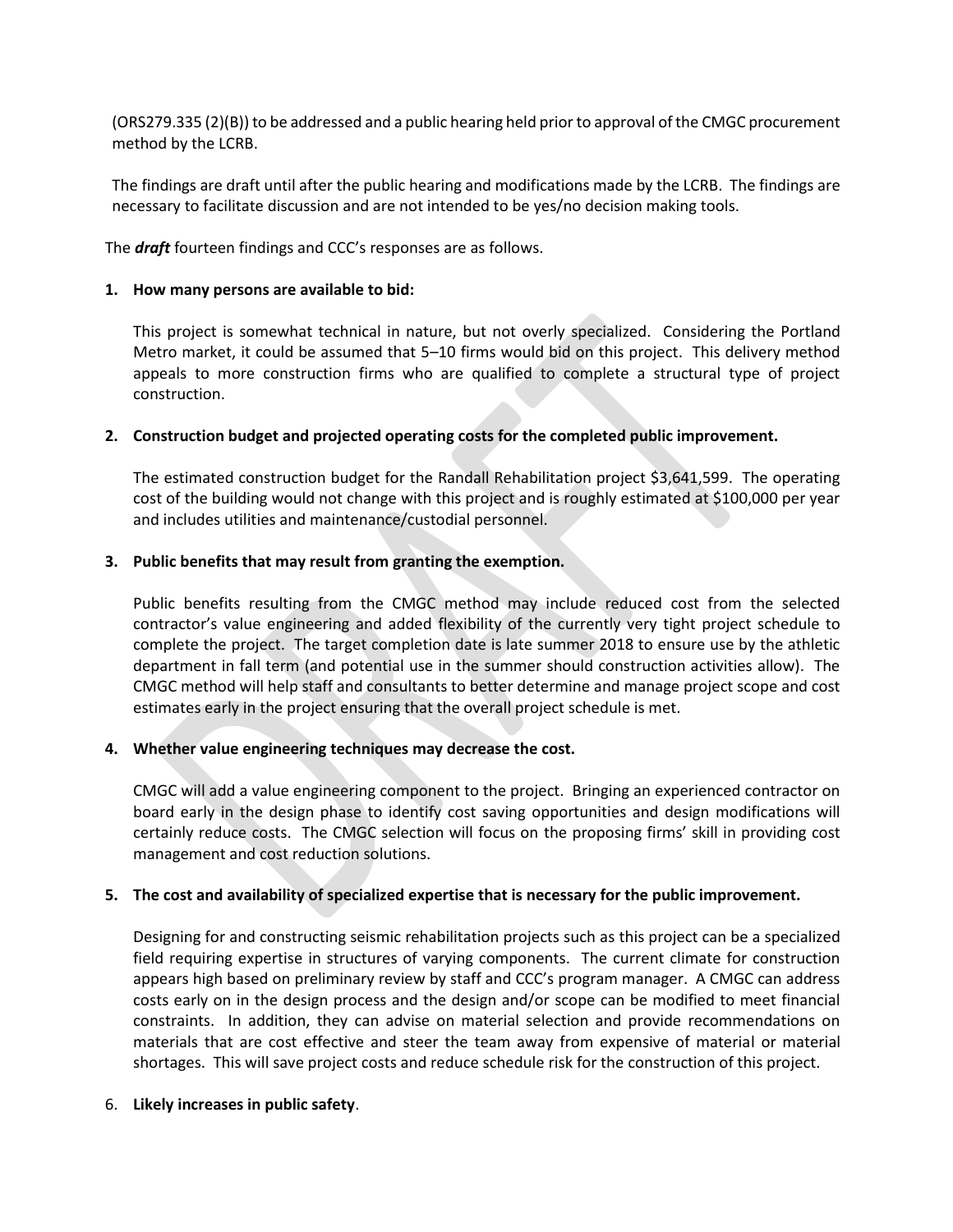Utilization of the CMGC method with an experienced contractor should result in safety issues being addressed both during design and construction and long term use of the completed facility. In addition, this facility will be constructed during some occupancy when staff, students and visitors are present. Using the CMGC model will allow a very detailed safety plan not only for the construction materials and workers, but the circulation of students, staff and visitors.

### 7. **Whether the exemption may reduce risk to the contracting agency or the public.**

CMGC method will reduce risk to the college by providing accurate cost estimating and allow the College flexibility to modify the project scope and budget as deemed necessary prior to construction. Additionally, the CMGC will advise on issues that impact schedule and manage the construction and material selection which reduces the schedule risk.

### **8. Whether the exemption will affect the sources of funding for the public improvement.**

The exemption will not affect the source of the funding for the Randall Seismic Rehabilitation project. The \$3.4 million dollar project is funded from a state grant (\$1.5 million) and the remaining using 2014 Bond proceeds.

# **9. Whether granting the exemption will "better enable" the contracting agency to control the impact of market conditions on the costs and time necessary to complete the improvements.**

The CMGC process will allow the contractor to procure/order items with long lead times, such as difficult to obtain materials and finishes, and obtain competitive pricing on other project related materials. In addition, having the contractor on board early in the project will allow them to better prepare for the construction and maximize scheduling, thereby meeting the desired time limits.

# **10. Whether granting the exemption will "better enable" the contracting agency to address the "size and technical complexity" of the project.**

An experienced CMGC contractor will have the opportunity to coordinate with design professionals regarding the technical aspects of the project throughout the design phases.

# **11. Whether the public improvement involves new construction or renovates or remodels an existing structure.**

The Randall Rehabilitation project is considered "renovation" of an existing structure.

# **12. Whether the public improvement will be occupied or unoccupied during construction.**

Randall Hall may be partially occupied during construction depending on construction scheduling and athletic needs.

#### **13. Whether the public improvement will require a single phase or multiple phases of construction work.**

It is assumed at this time that the project will be a single phase project (during the summer of 2019).